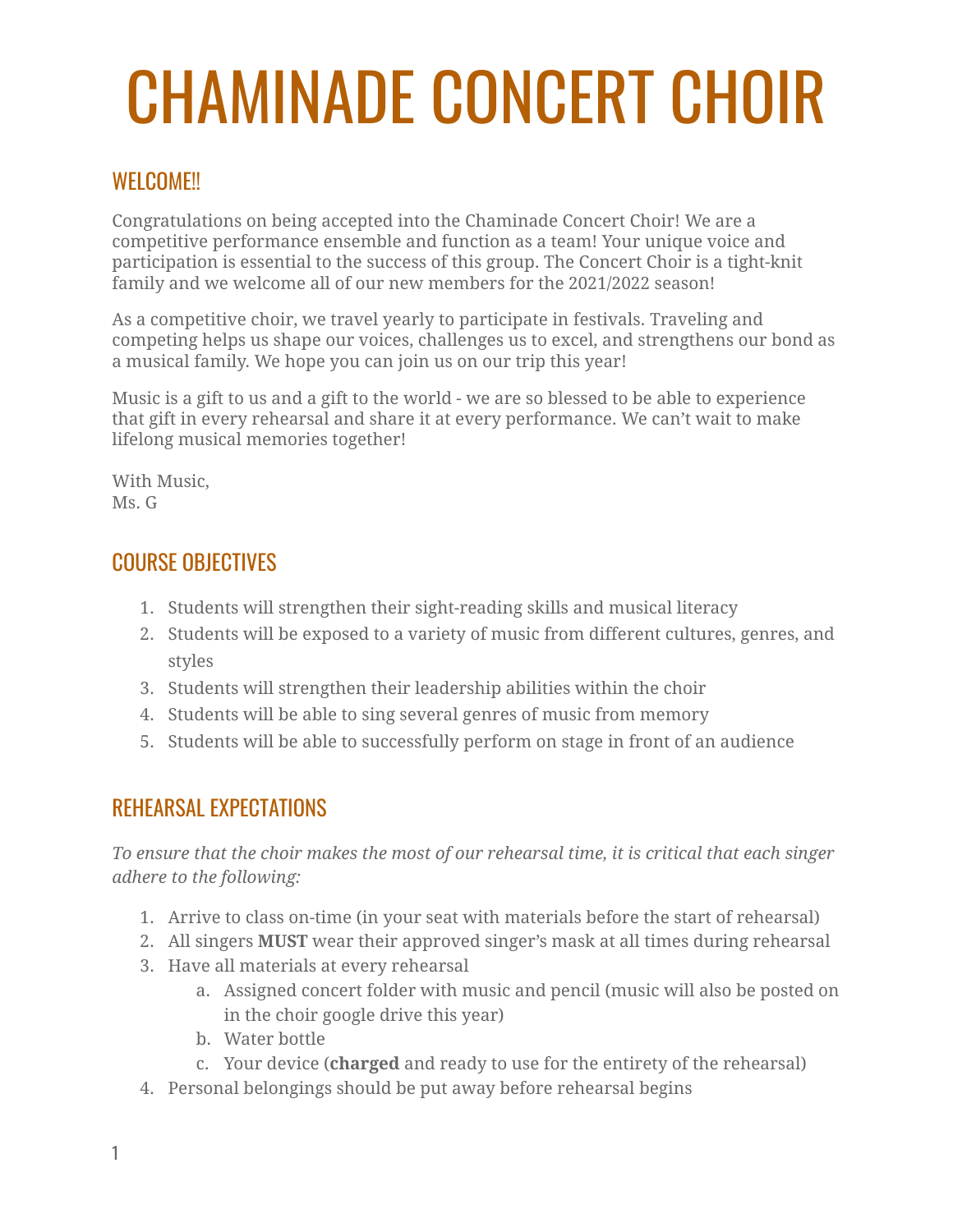- 5. Absolutely no use of cellphones (These can be put where your folder is held)
- 6. Always sing and work to the best of your ability
- 7. RESPECT your fellow choral members, your director, and your accompanist. Any sign of disrespect will be cause for dismissal.

#### PLEASE REFRAIN FROM

- Eating or chewing gum during rehearsal
- Using cellphones
- Talking during rehearsals (or sectionals)

### GRADING POLICY

*This is a year-long graded, co-curricular course at Chaminade. It satisfies the VPA requirement for admission to the University of California system. It is an academic class and should be treated as any other class within the school schedule. \*Attendance is mandatory: you may not join a rehearsal virtually, unless you are sick and it has been approved by Ms. G\**

- Rehearsals (Participation)
	- Tues/Thurs 10 points each
	- Extended Rehearsals 15 points
	- Tech Rehearsals 80 points
- Performance 100 points
- HW (4-5 assignments / month)
	- 30 points each
		- 10 for on-time submission
		- 20 for requirements set

**Late Work Policy:** Students are encouraged to submit all assignments on time so that their learning and progress in the course are not impeded.

Due to the creative nature of most assignments in the study of the arts, most assignments completed *during* the unit of study will be accepted for full credit (even though they are late).

Any work completed *after* a unit of study has concluded will be graded on its merit and receive a maximum of 75% of the earned grade they would have otherwise earned if the assignment had been submitted on time.

Students will receive instructor feedback on late assignments because that feedback is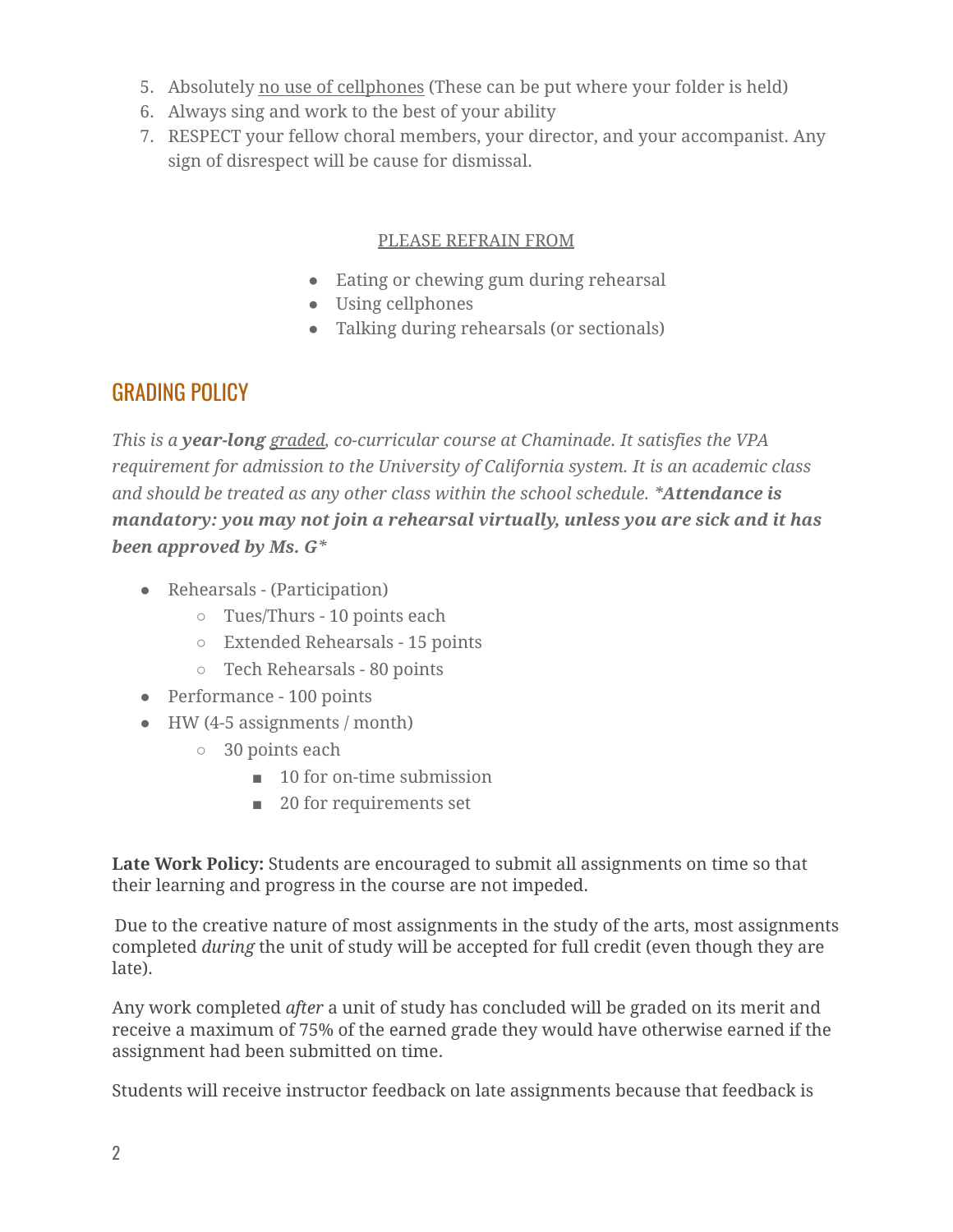important to the learning process.

#### REHEARSAL PARTICIPATION -

*Students earn daily participation points. Those points are influenced by the following:*

- Having all of your materials at all rehearsals.
	- Section leaders are responsible for taking note of missing materials.
- *●* Making music as directed with rehearsal notes.
- Preparing music as requested by the director.
- Showing interest and working with effort doing the best that you can!

#### **Attendance Policy**

- *○* Tardies and Absences will be noted and will be reflected in your grade.
- Each rehearsal day is worth 10 points
	- Tardies deduct 1 point, as well as leaving early
	- Please communicate any school-related conflicts
- Illness
	- If you are ill, you may join our rehearsal virtually, as long as it has been approved by Ms. G.
	- If you are ill and you stay home, please send me an e-mail so I may document it. (I do check with Candis)

#### **Absence Policy**

- Unanticipated Absences: In the event of an *unexpected absence*, all homework assignments that were due the day of the absence must be turned in the day you return. It is the student's responsibility to turn in any work; do not wait to be reminded. It is your responsibility to know what you missed.
- If it is not possible to complete an assignment (ex: work was done in class that is confusing), then the student should speak with me during office hours.
- Anticipated Absences: Discuss planned absences with me as far in advance as possible so that deadlines can be established.
- $\circ$  Extended Absences: In the event that a student will be out for an extended period of time, the student is encouraged to be in communication with me during the absence. I am available to meet virtually on Zoom or Microsoft Teams.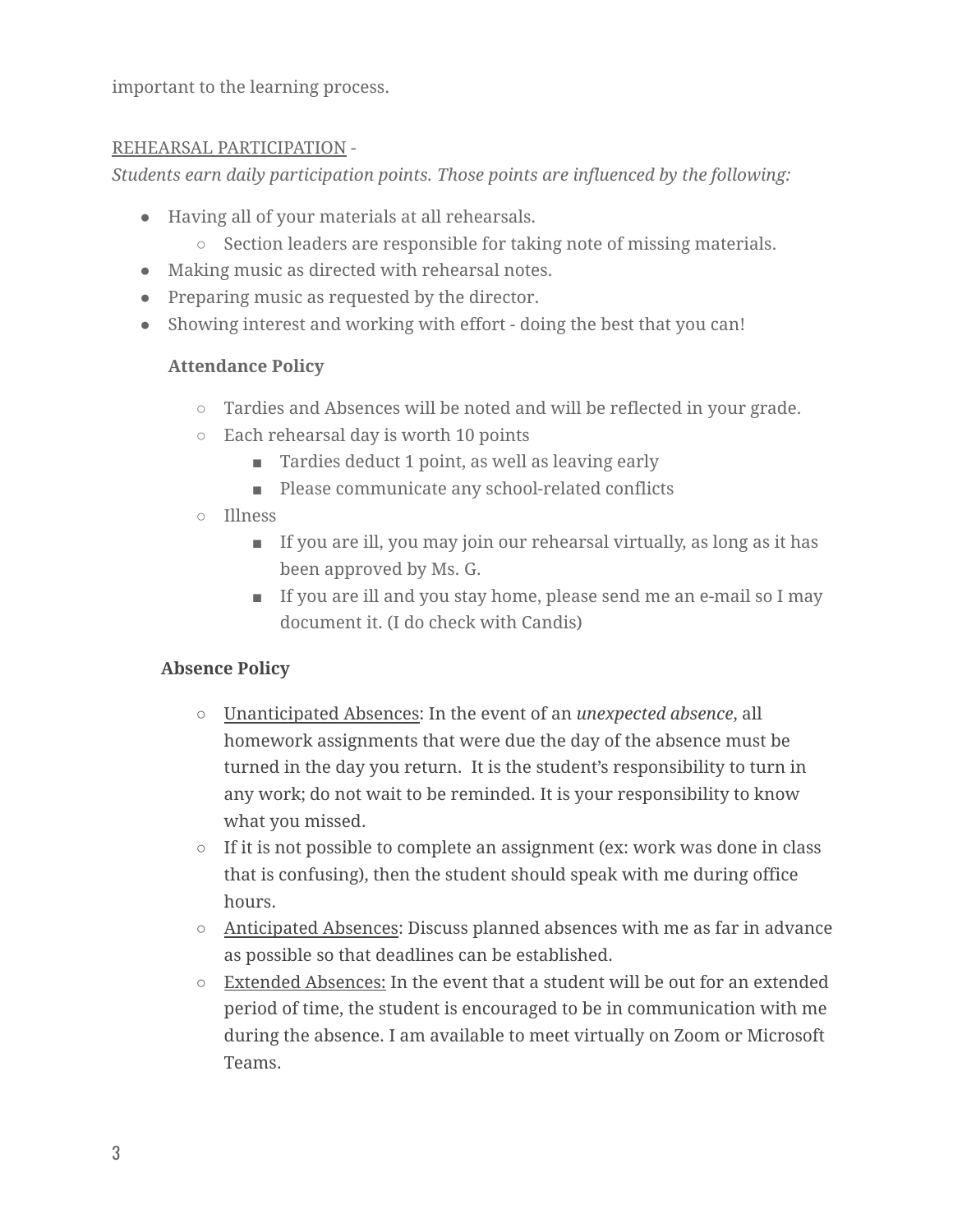#### PERFORMANCES

*Students earn full points for performances by:*

- Arriving on time for warm-up (being present by "call time")
- Wearing proper concert attire (concerts only)
- Participating in a professional manner
- Singing to the best of your ability

#### ONLINE, WRITTEN, AND CLASS ASSIGNMENTS

- In class notes (will have music checks on occasion)
- Part testing
- Online weekly assignments (music theory, music analysis, part tape uploads)

## CONCERT ATTIRE

- *● The Uniform Manager will measure each new member for their concert attire and will be ordered for you through Southeastern Apparel.*
- *● This is a one time purchase upon entry into the choral program. Once you order your concert attire, you will own it for the remainder of your time at Chaminade about \$70.*

*For Concert Performances the concert attire is your assigned Formal Gown or Tuxedo unless specified otherwise by the director.*

*Please note that performances can be exciting/stressful/high energy, so wear deodorant.*

*● Ladies and gentlemen should be mindful of all perfume/cologne worn as we are performing in such close proximity to one another.*

#### LADIES

- Formal Concert Gown (to be ordered from Southeastern Apparel: "Louisa Dress")
	- Hemmed/Tailored
- Black dress shoes
	- Heels should be no taller than 3 inches
- Hair
	- Should be neatly worn and out of your face

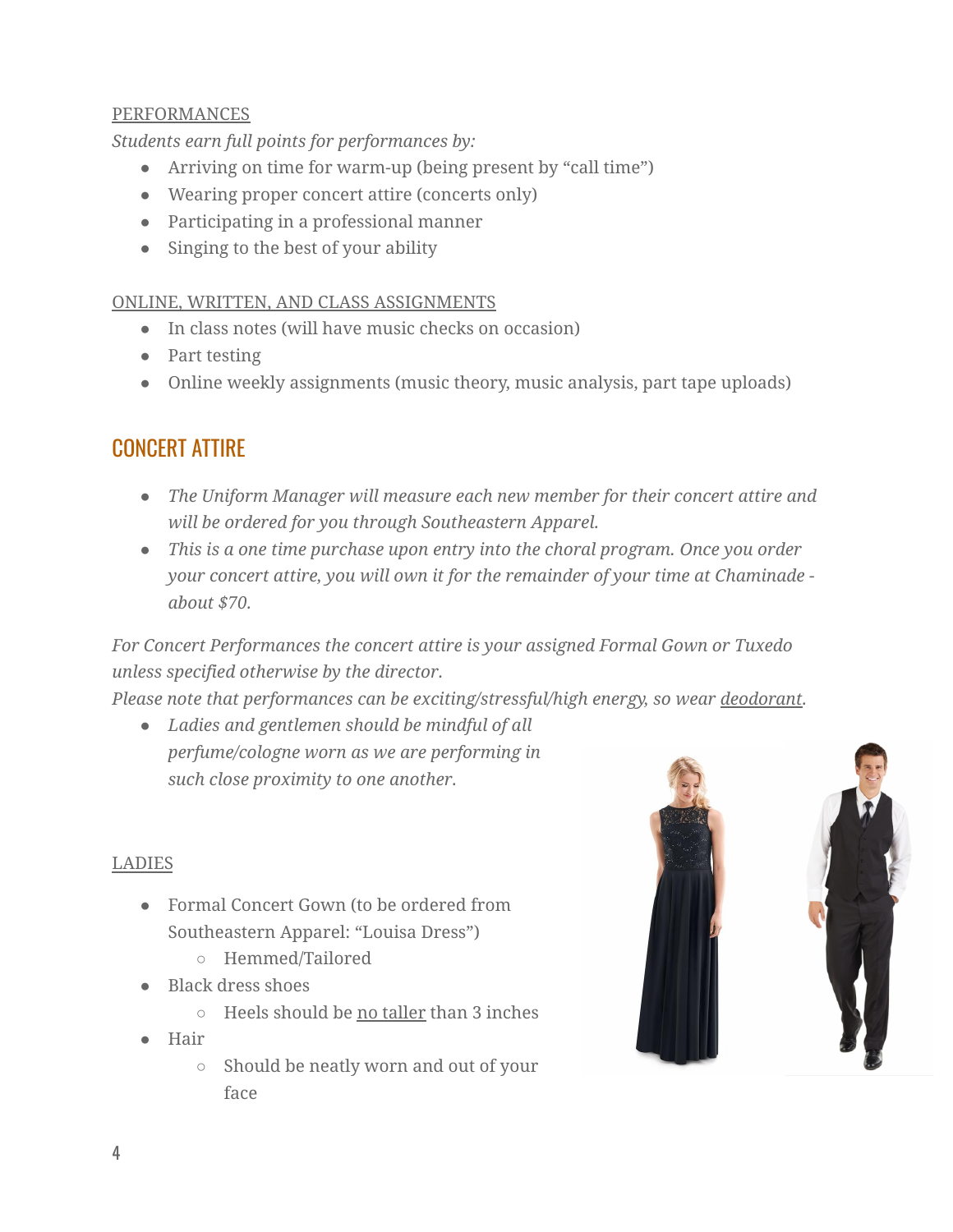- Makeup
	- Black eyeliner, with black mascara, foundation, pink or brown blush, and red lipstick

#### GENTLEMEN

- Tux ensemble (can be purchased on your own)
	- Black tux pants
	- Black dress shoes
	- Black vest
	- White tux shirt
	- Royal blue tie (different than pictured) to be ordered from Southeastern Apparel (about \$15)
- Hair/Facial Hair
	- Should look well-groomed
	- School rules for facial hair apply

## CALENDAR & IMPORTANT EVENTS (subject to change)

Please follow this link to view our master calendar: MASTER [CALENDAR](http://www.chaminadechoirs.org/master-calendar.html) Our MAJOR dates for the year are as follows:

- OPEN HOUSE
- HOLLY BERRY LUNCHEON
- WINTER CONCERT
	- Dress Rehearsal
	- Concert Day Call Time
- SPRING CHORAL SHOWCASE
	- Dress Rehearsal
	- Showcase Call Time
- APRIL CONCERT
	- Dress Rehearsal
	- Concert Day Call Time
- SPRING CHOIR TOUR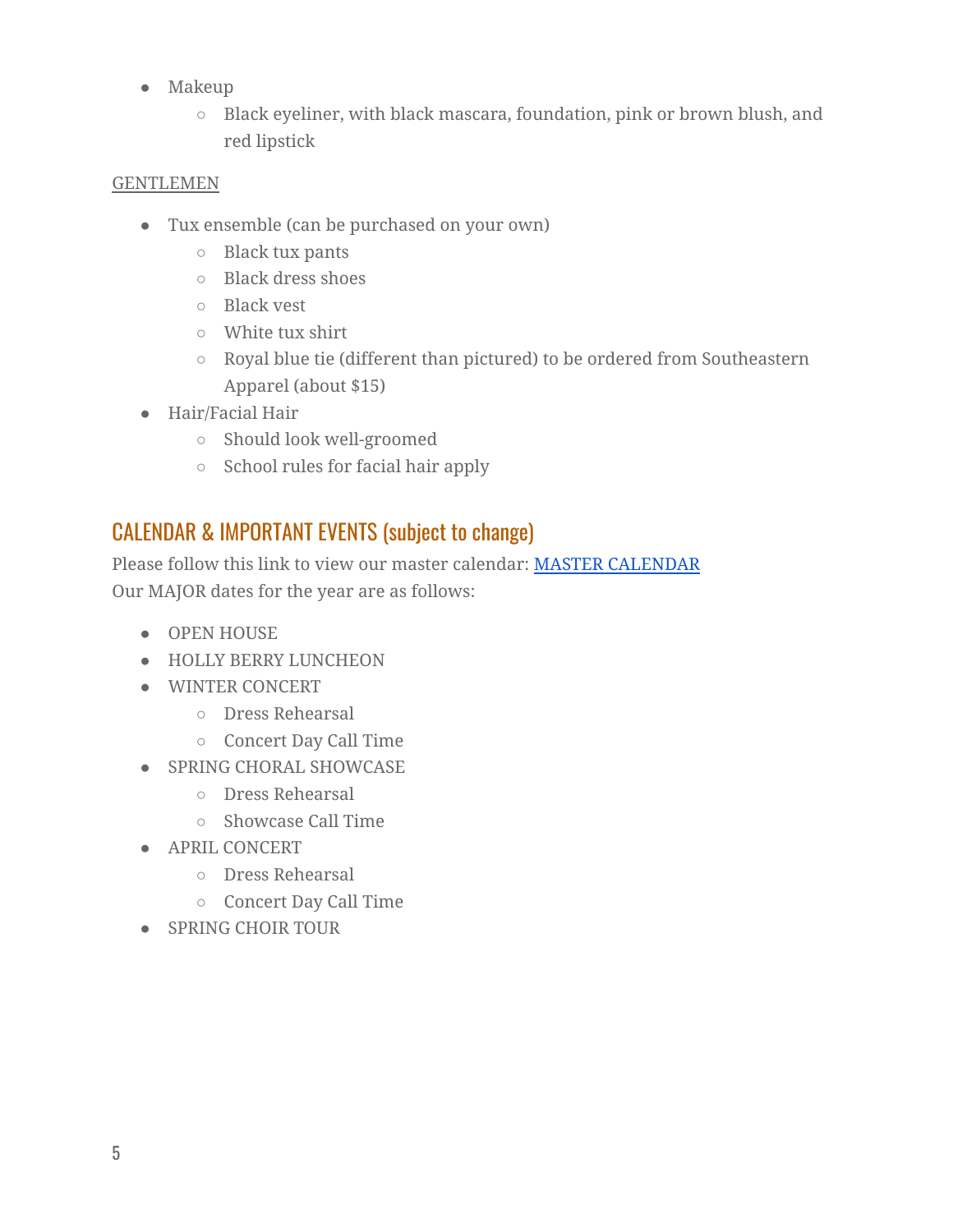## ONLINE PLATFORMS

- BLACKBOARD
- GOOGLE DRIVE available through our choir gmail account for recordings, digital music, etc.
	- **○ MASTER [CALENDAR](http://www.chaminadechoirs.org/master-calendar.html)**
- REMIND is a group texting platform for student reminders. All students should join this group to receive updates on rehearsal times and any

other announcements. Each remind group will have a different verification code to join each group. If you will be singing in multiple ensembles, you will receive a different verification code to join each choral ensemble remind group.

#### **FOLLOW THESE INSTRUCTIONS**



● [CHAMINADE](http://www.chaminadechoirs.org/) CHOIRS WEBSITE